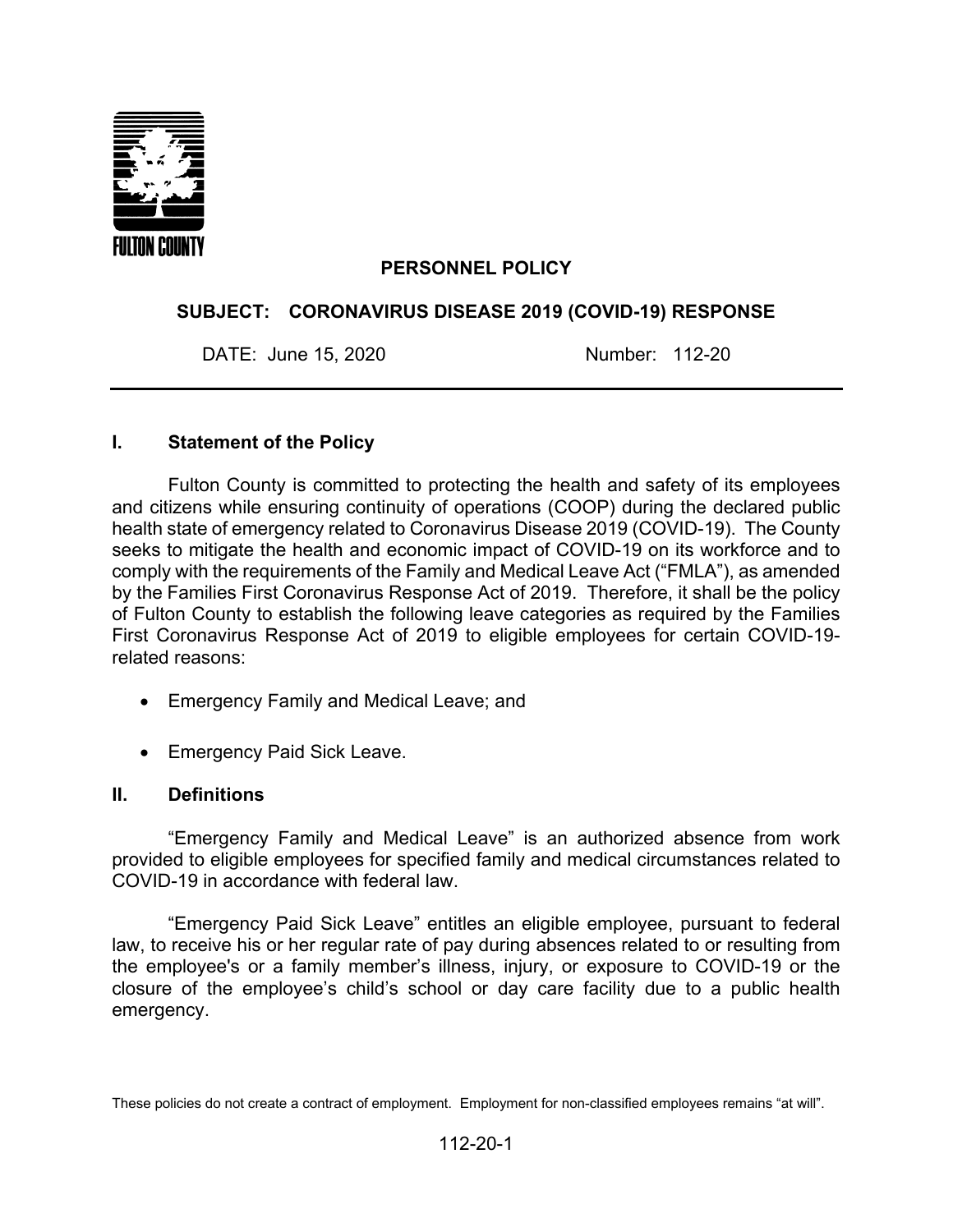## **III. Applicability**

This policy shall apply to employees of Fulton County, and elected officials to the extent they adopt the same, but the emergency family and medical leave established herein shall not extend to health care providers or emergency responders.

### **IV. Establishment and Implementation of Procedure**

The County Manager, in consultation with the Chief Human Resources Officer and the County Attorney, is authorized to establish and modify, as needed, a procedure for implementing this policy.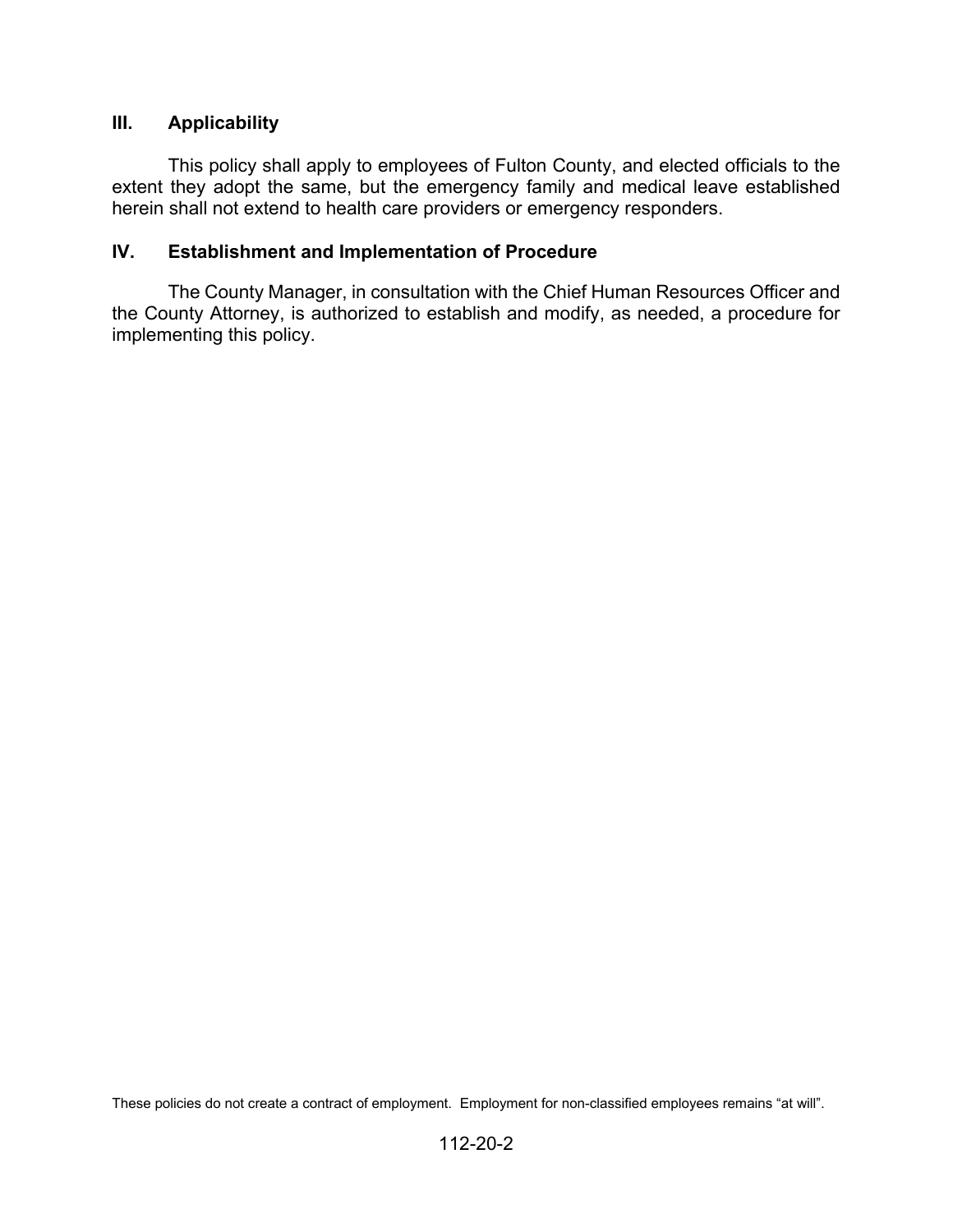

## **PERSONNEL PROCEDURE**

## **SUBJECT: CORONAVIRUS DISEASE 2019 (COVID-19) RESPONSE**

DATE: September 18, 2020 Number: 112-20

Fulton County is committed to taking every precaution to ensure the health and well-being of employees and the safety of the workplace during the Coronavirus Disease 2019 (COVID-19) pandemic. Fulton County will continue to implement all measures necessary to mitigate the spread of the disease. In establishing this Procedure, Fulton County intends to ensure a clear understanding and uniform administration of paid leave under the federal Families First Coronavirus Response Act (FFCRA) for employees affected by the COVID-19 pandemic. In addition, this procedure implements CDC guidelines regarding the use of cloth face coverings in public settings where other social distancing measures are difficult to maintain. To the extent any part of this Procedure conflicts with applicable law, the requirements of applicable law will control.

#### **I. DEFINITIONS**

- "Appointing Authority" refers to the executive head of a department who is authorized by statute or delegated the authority to make appointments to fill positions.
- "Child Care Provider" refers to a provider who receives compensation for providing child-care services on a regular basis, including an "eligible child care provider" (as defined in section 658P of the Child Care and Development Block Grant Act of 1990 (42 U.S.C. § 9858n)).
- "Emergency Responder" refers to anyone necessary for the provision of transport, care, healthcare, comfort and nutrition of such patients, or others needed for the response to COVID-19. This includes but is not limited to military or national guard, law enforcement officers, correctional institution personnel, fire fighters, emergency medical services personnel, physicians, nurses, public health personnel, emergency medical technicians, paramedics, emergency management personnel, 911 operators, child welfare workers and service providers, public works personnel, and persons with skills or training in operating specialized equipment or other skills needed to provide aid in a declared emergency, as well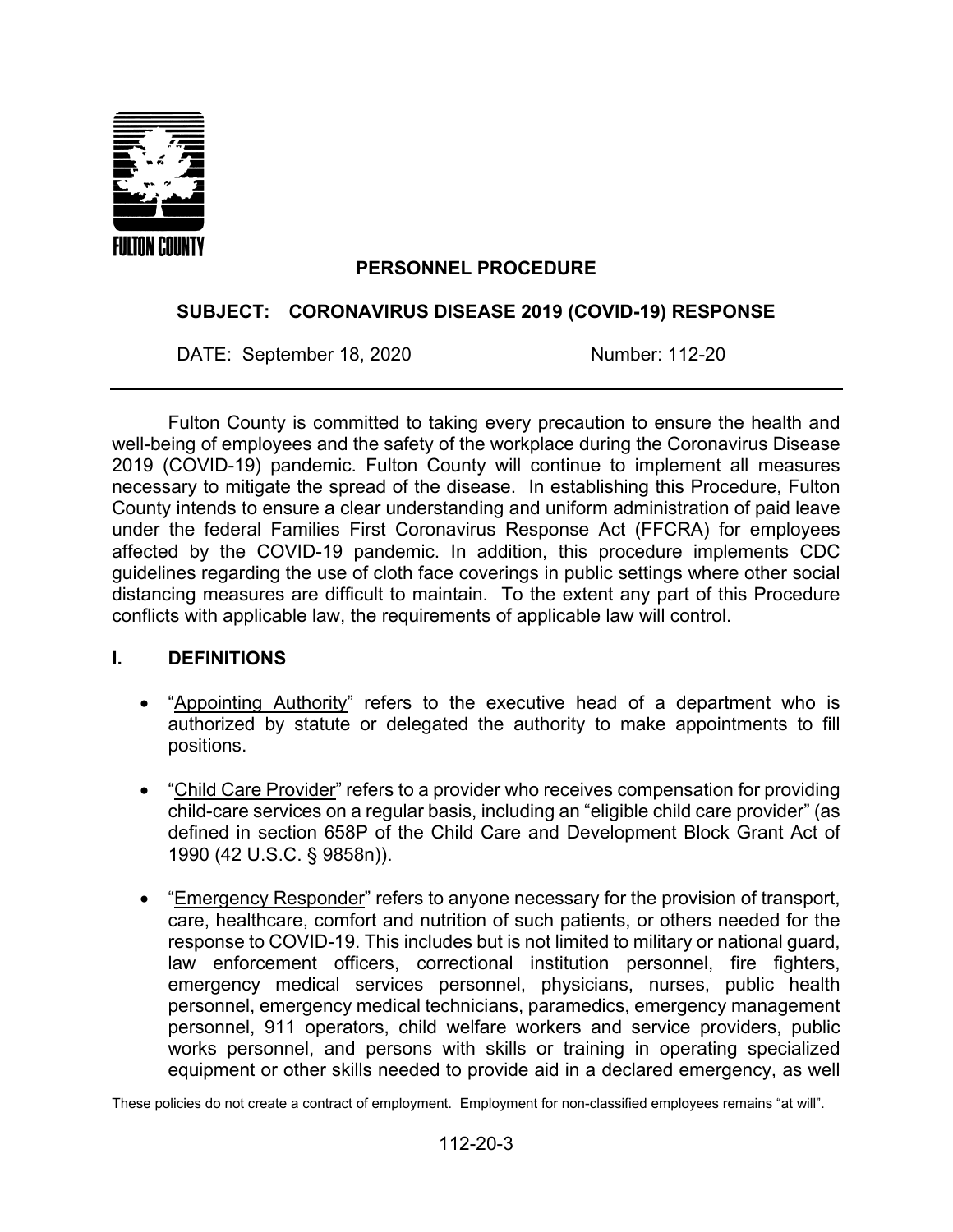as individuals who work for such facilities employing these individuals and whose work is necessary to maintain the operation of the facility. This also includes any individual whom the Governor of Georgia determines is an emergency responder necessary for the State's response to COVID-19.

- "EPSL" refers to federal paid sick leave provided under the Emergency Paid Sick Leave Act.
- <u>"Emergency Family and Medical Leave" or "EFML</u>" refers to paid leave under the Emergency Family and Medical Leave Expansion Act.
- "Health care provider" refers to anyone employed at the Fulton County Board of Health. This also includes any individual that Governor of Georgia determines is a health care provider necessary for the State's response to COVID-19.
- "Public Health Emergency" refers to an emergency with respect to COVID-19 declared by a Federal, State, or local authority
- "School" refers to an "elementary school" or "secondary school" as such terms are defined in section 8101 of the Elementary and Secondary Education Act of 1965 (20 U.S.C. § 7801).

## **II. Emergency Paid Sick Leave (EPSL)**

## **A. Eligibility**

All employees are eligible, upon hire, to use EPSL for qualifying reasons related to COVID-19.

## **B. Qualifying Reasons for EPSL**

A full-time employee is eligible for up to eighty (80) hours or ten (10) workdays of EPSL at the employee's regular rate of pay if the employee is unable to work or telework because of any of the following reasons:

- The employee is subject to a federal, state or local quarantine or isolation order related to COVID-19;
- The employee has been advised by a health care provider to self-quarantine due to concerns related to COVID-19.
- The employee is experiencing symptoms of COVID-19 and is seeking a medical diagnosis.
- The employee is caring for an immediate family member or household member who is subject to a Federal, State, or local quarantine or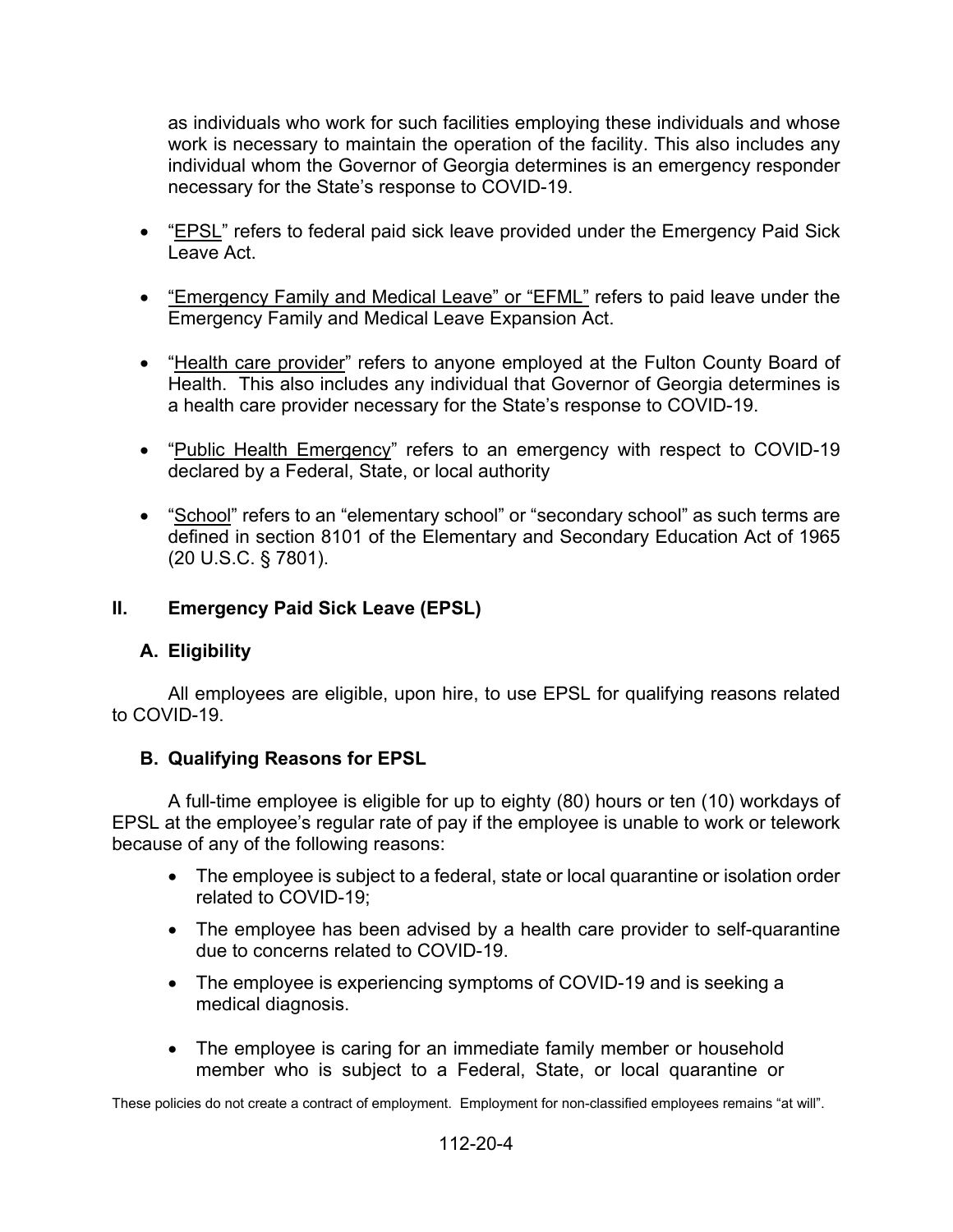isolation order related to COVID-19 or who has been advised as by a health care provider to self-quarantine due to concerns related to COVID-19.

- The employee is caring for a child whose school or place of care has been closed, or whose child care provider is unavailable, for reasons related to COVID-19.
- The employee is experiencing any other substantially similar conditions as specified by the Secretary of the United States Department of Health and Human Services.

A part-time, temporary or other employee who normally works less than 40 hours per work week is entitled to a pro-rated amount of EPSL based on the average number of hours the employee works over a typical two-week period. For example, employees who work 48 hours during a normal two-week period, will be eligible for up to 48 hours of EPSL. ESPL is in addition to any sick leave currently provided by Fulton County.

## **C. Fulton County Responsibilities**

It shall be the responsibility of each Appointing Authority to comply with the provisions of the FFCRA including, but not limited to, the following:

- 1. Posting the federal FFCRA poster in a central location within the department, and at all satellite offices and to disseminate this policy and poster to all staff through electronic measures due to the nature of the crisis requiring many staff to work from home.
- 2. Restoring eligible employees to his or her same or equivalent position at the conclusion of the period of leave.
- 3. Refraining from interfering with, restraining, or denying the exercise of any right provided by FFCRA.

It shall be the responsibility of the Department of Human Resources Management to prescribe forms necessary for compliance with the provisions of the Emergency Paid Sick Leave Act ("EPSLA").

#### **D. Employee Responsibilities**

It shall be the responsibility of each employee to comply with the provisions of FFCRA including, but not limited, to the following:

1. Providing notice of the need for EPSL as soon as practicable.

These policies do not create a contract of employment. Employment for non-classified employees remains "at will".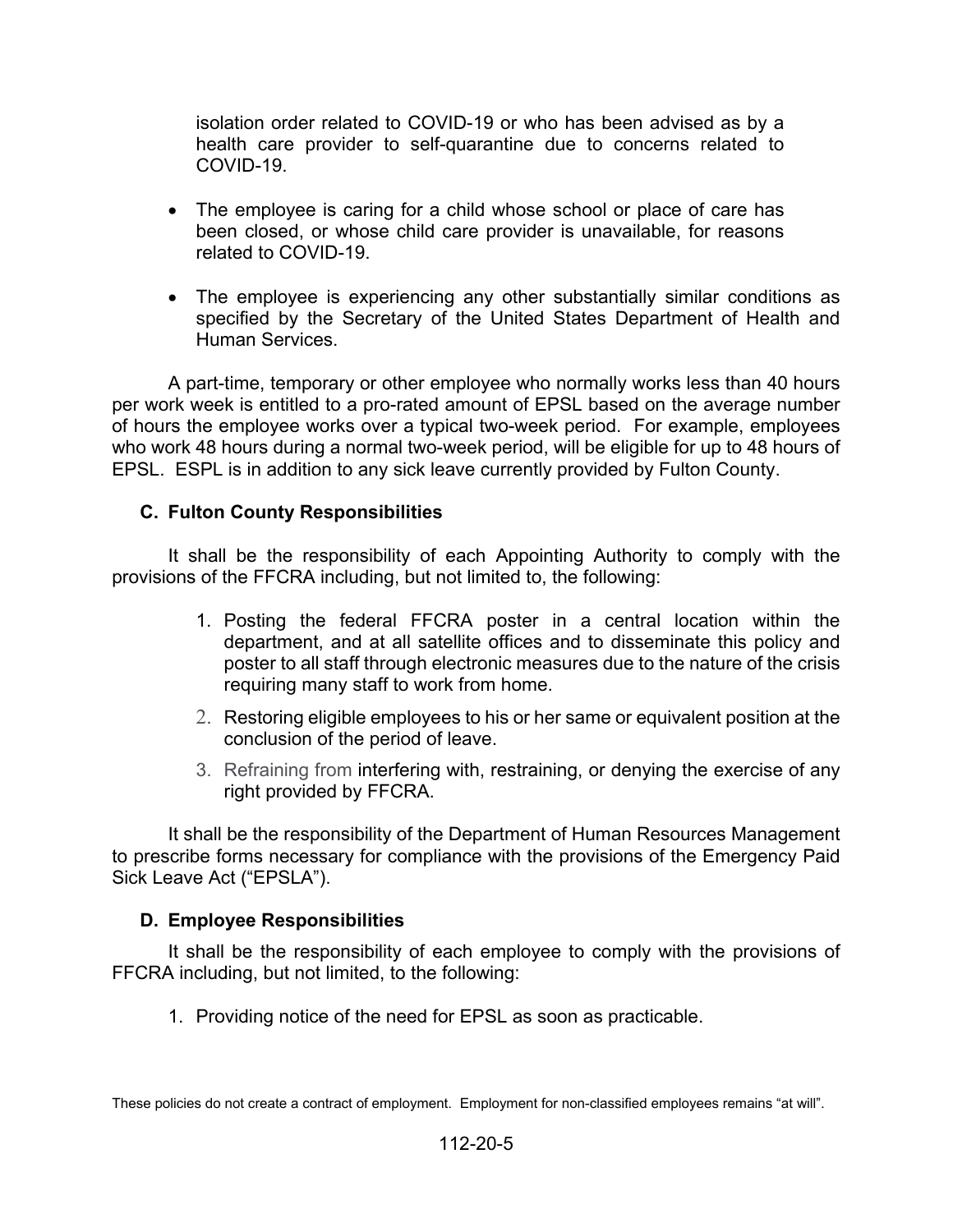- 2. Completing the Emergency Paid Sick Leave (EPSL) Employee Request Form including identifying the reason the leave is requested and submitting required documentation for determination of eligibility to the department's HR Liaison.
- 3. Comply with any procedural requirements for requesting leave established by the Appointing Authority.

## **E. Providing Notice of the Need for EPSL**

Employees should notify their Appointing Authority of the need for emergency paid leave as soon as possible. Prior to requesting EPSL, an employee who is unable to work onsite for an EPSL-qualifying reason should discuss the situation with his/her Appointing Authority and, if appropriate, seek approval to telecommute (*i.e.,* work remotely from home) pursuant to the Telecommuting Policy and Procedure (335-16). If the employee is unable to telecommute, the employee should contact the HR Liaison for his/her department to complete an Emergency Paid Sick Leave (EPSL) Employee Request Form, indicating the specific qualifying reason and date of requested leave. The HR Liaison shall promptly forward the EPSL Employee Request form to the Department of Human Resources Management (DHRM) for further processing.

If an employee is incapacitated and unable to contact his/her Appointing Authority directly, a member of the employee's family or another individual acting on the employee's behalf should provide verbal notice of the employee's need for EPSL as soon as possible. Calling in "sick" does not qualify as adequate notice. An employee must provide sufficient information regarding the reason for an absence for Fulton County to know that protection and benefits may exist under this procedure.

Following the first workday (or portion thereof) that an employee receives EPSL, the employee must follow reasonable notice procedures as determined by Fulton County in order to continue to receive EPSL.

## **F. Certification**

Generally, Fulton County will require certification to verify the qualifying reason for EPSL. Upon receipt of a request for EPSL, the DHRM shall notify an employee if documentation is required. Employees should be prepared to provide documentation such as a copy of any quarantine or isolation order, or written note by a health care provider advising self-quarantine, or a notice of closure of school or childcare provider (i.e. email, notification on website, or news article).

Fulton County understands that requesting healthcare provider documentation may place additional burdens on the medical community during the COVID-19 pandemic, therefore if an employee is unable to obtain this documentation, at a minimum, the name, address, and phone number of your treating healthcare provider must be provided. Fulton County also reserves the right, in its sole discretion, to request additional documentation from an employee's healthcare provider or childcare provider, as applicable, in situations where there is reason to believe an employee has fraudulently obtained EPSL.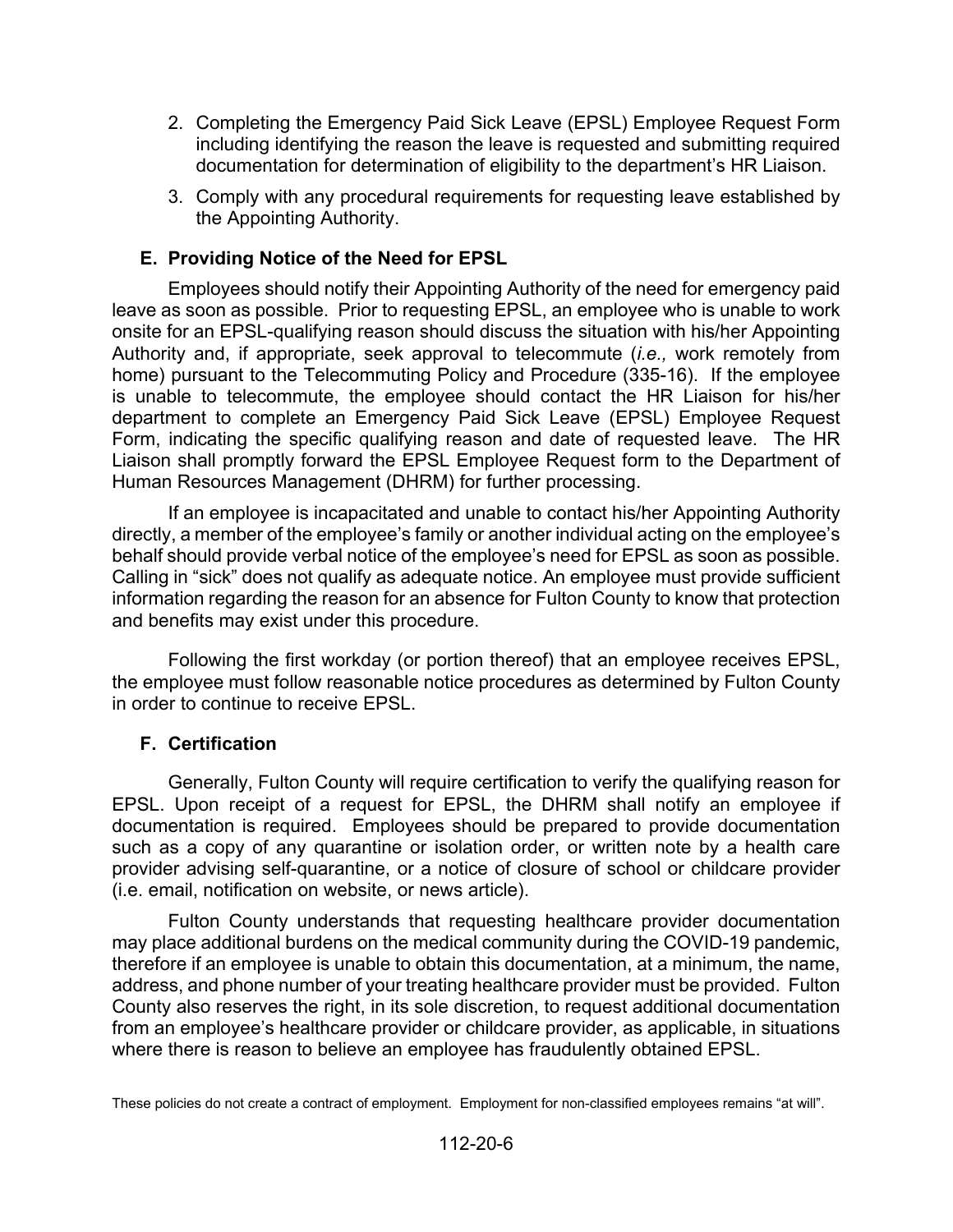Upon receipt of the required documentation, the DHRM will evaluate the request and may contact the employee, HR Liaison and the employee's immediate supervisor in doing so. The DHRM then will issue a decision regarding the employee's request for EPSL, which will be emailed to the employee, the Appointing Authority and HR Liaison. If EPSL is approved, the DHRM will specify the duration of the leave to be taken.

## **G. Intermittent or Reduced Schedule Leave**

Fulton County encourages departments and employees to collaborate to achieve flexibility and meet mutual needs, and Fulton County is supportive of voluntary arrangements that combine telework and intermittent leave. Unless an employee is teleworking, however, once the employee begins taking EPSL for one or more qualifying reasons, the employee must continue to take EPSL each day until either:

(1) The employee uses the full amount of paid sick leave; or

(2) The employee no longer has a qualifying reason for taking EPSL.

Where an employee no longer has a qualifying reason for taking EPSL and the employee has not exhausted his/her EPSL, the employee may take any remaining EPSL at a later time, until December 31, 2020, if another qualifying reason occurs.

An employee may take EPSL intermittently if the employee is taking EPSL to care for his or her child whose school or place of care is closed, or whose child care provider is unavailable, because of COVID-19 related reasons. For example, if the employee's child is at home because his or her school or place of care is closed, or child care provider is unavailable, because of COVID-19 related reasons, the employee may take EPSL on Mondays, Wednesdays, and Fridays to care for his or her child, but work at his or her normal worksite on Tuesdays and Thursdays.

An employee may take intermittent leave in any increment, provided that the employee and the department agree.

## **H. Separation from Employment**

Employees are not entitled to reimbursement for unused leave upon dismissal, resignation, retirement, or other separation from employment. If an employee's employment should end for any reason, any unused EPSL shall be forfeited by the employee.

## **I. Returning to Work Following EPSL**

Once the qualifying reason for which an employee took EPSL has concluded, the employee must return to work on the employee's next regularly scheduled workday or shift.

Employees are required to follow guidelines established by the U.S. [Centers for](https://www.cdc.gov/coronavirus/2019-ncov/if-you-are-sick/steps-when-sick.html)  [Disease Control and Prevention](https://www.cdc.gov/coronavirus/2019-ncov/if-you-are-sick/steps-when-sick.html) (CDC) as it relates to ceasing home isolation practices. Prior to returning to work from home isolation or self-quarantine, an employee may be required, as a condition of returning to work, to obtain and present certification from the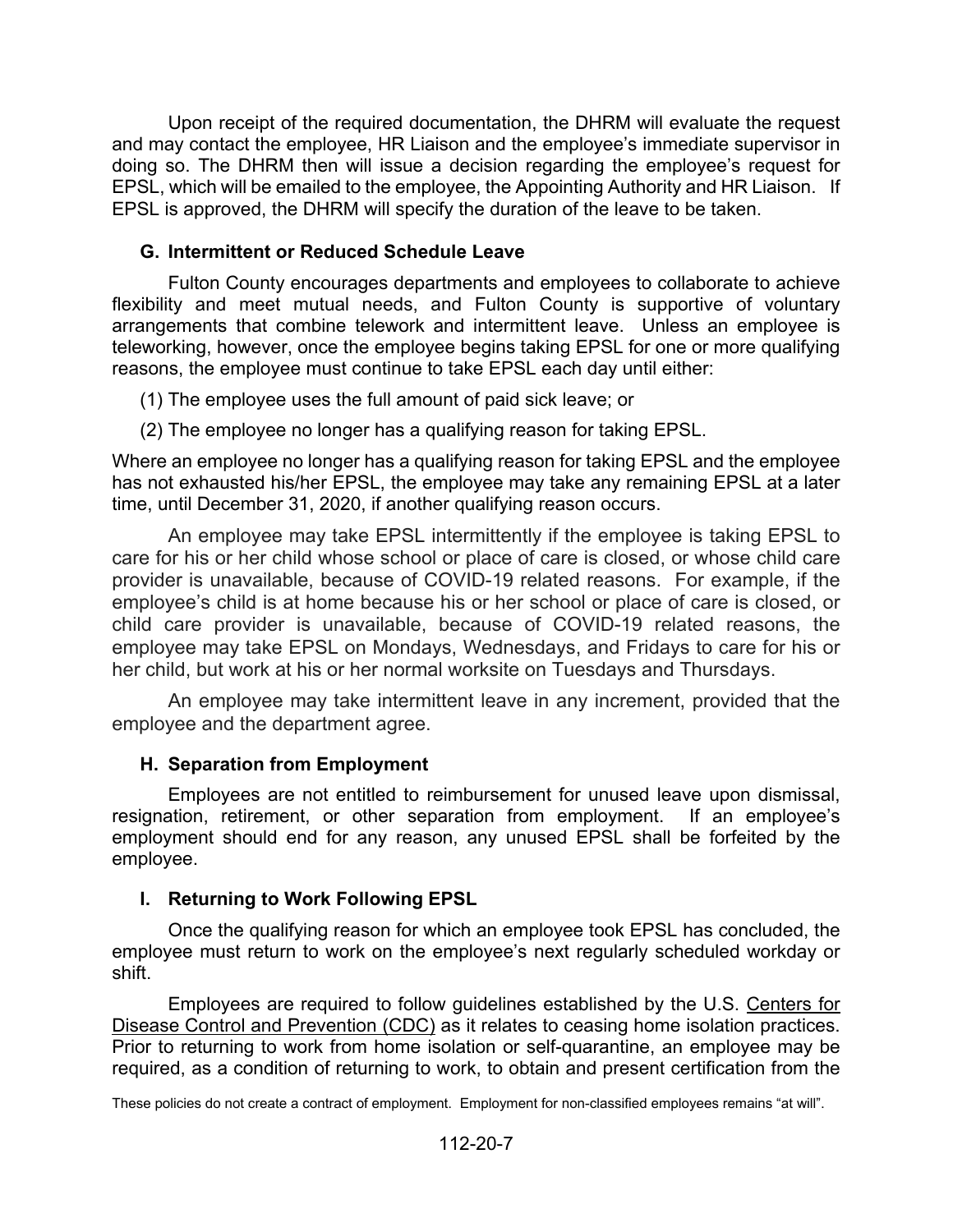employee's health care provider that the employee is able to resume work and can safely perform the essential functions of the employee's job.

## **J. Overtime**

EPSL does not count as hours worked for purposes of calculating a non-exempt employee's entitlement to overtime.

## **K. No Need for Replacement Employee**

Employees who take EPSL are not required to search for or find a replacement employee to cover the hours during which the employee is using EPSL.

# **L. Other Leave Options**

An employee who does not fall within any of the six (6) qualifying reasons for EPSL may have other options available to them including, but not limited to, the following:

- The employee may request to use accrued personal leave.
- The employee may, request a reasonable accommodation under the Americans with Disabilities Act (the "ADA") by contacting the ADA Unit of the Department of Diversity and Civil Rights Compliance ("DCRC").
- The employee may request leave under the Family and Medical Leave Act (the "FMLA") though the County's third party administrator, Sedgwick, at 888-436- 9530 or via the company's employee portal at timeoff.sedgwick.com.

## **M. Prohibition of Retaliation**

Fulton County does not condone and will not tolerate, any adverse action being taken against an employee because of that employee's exercise or attempt to exercise his/her rights under the Emergency Paid Sick Leave Act (EPSLA). No employee of Fulton County will be subjected to any adverse action because of that employee's bona fide opposition to or complaint about any alleged unlawful practice under the EPSLA. Finally, no employee will be subjected to any adverse action as a result of giving any information and/or testimony relating to any rights under the EPSLA.

## **N. Confidentiality**

Documents relating to diagnoses or medical histories of employees or employees' family members will be maintained separately and treated by Fulton County as confidential medical records, except that in some legally recognized circumstances, the records (or information in them) may be disclosed to supervisors and managers, first aid and safety personnel, government officials or Fulton County's legal counsel.

In addition to any other discipline already outlined in this policy, any employee who violates the confidentiality provisions of this policy could be subject to discipline up to and including termination.

These policies do not create a contract of employment. Employment for non-classified employees remains "at will".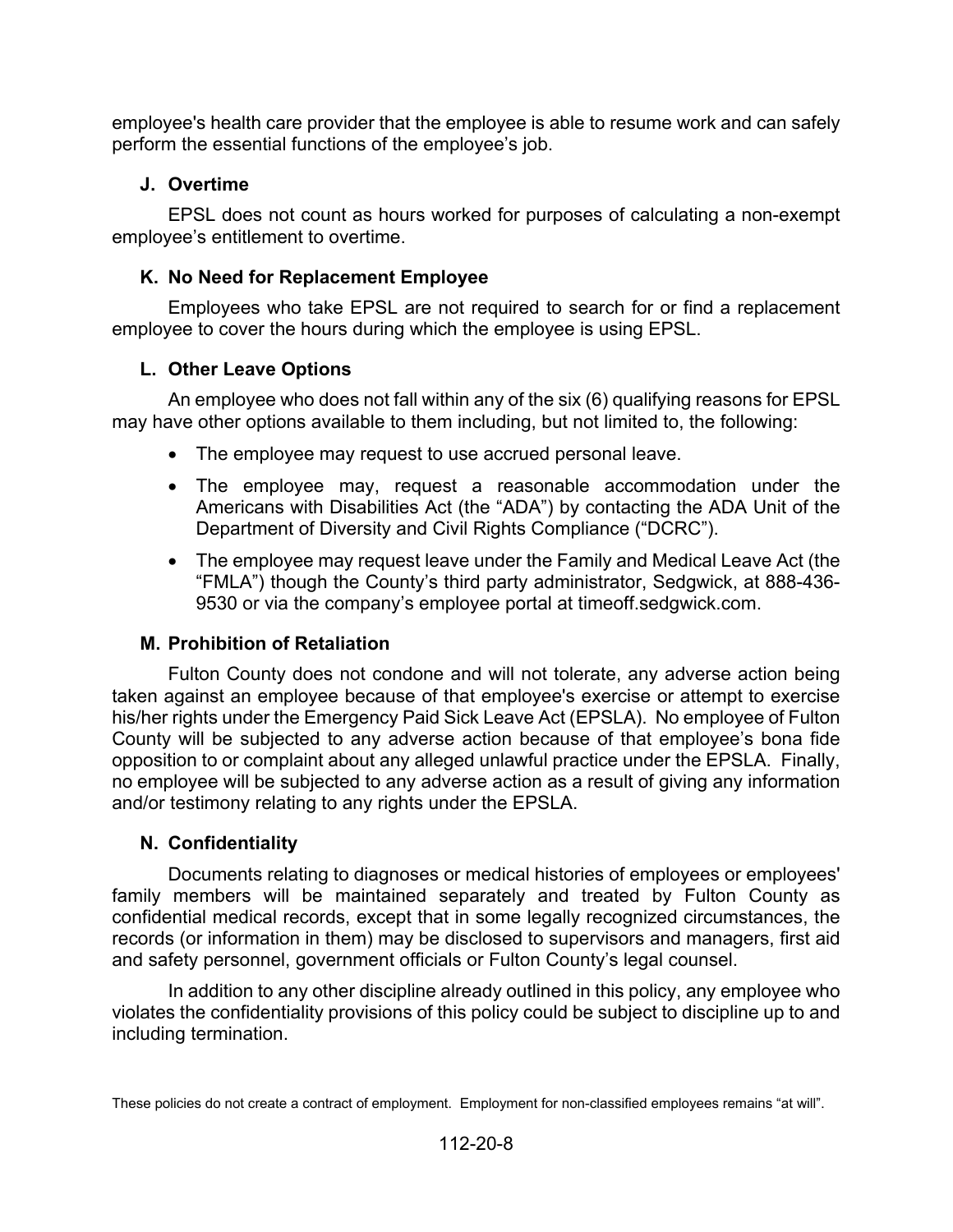## **O. Fraudulent Use of EPSL Prohibited**

An employee who fraudulently obtains EPSL from Fulton County is not protected by EPSLA's job restoration provisions. In addition, Fulton County will take all available appropriate disciplinary action against such employee due to such fraud.

### **P. Effective Date and Expiration**

These provisions pertaining to EPSL become effective on April 1, 2020 and shall expire on December 31, 2020, or earlier upon such notice from Fulton County. EPSL does not carry over from one year to the next.

### **III. EMERGENCY FAMILY AND MEDICAL LEAVE**

### **A. Eligibility**

With the exception of "Emergency Responders" or "Health Care Providers," Emergency Family and Medical Leave (EFML) is available to all employees that have been employed for at least 30 calendar days.

### **B. Qualifying Reasons for EFML**

The use of EFML is limited to circumstances where an employee is unable to work remotely or at an assigned worksite due to a need to care for the employee's child, who is under the age of 18 or who has a disability under the ADA, if the child's elementary school or secondary school or place of care has been closed or is unavailable, due to COVID-19.

## **C. Amount of EFML Available**

The FMLA provides eligible employees up to 12 workweeks of unpaid leave during a 12-month period when leave is taken for certain qualifying family and medical reasons. The Emergency Family and Medical Leave Expansion Act (EFMLEA) expands the FMLA to provide a combination of unpaid and paid leave to eligible employees who are unable to work or telework due to a need to care for the employee's son or daughter (under 18 years of age) if the child's elementary or secondary school or place of care has been closed, or the child care provider of the child is unavailable due to COVID-19.

The first two weeks of EFML will be unpaid. An employee may choose to utilize paid leave including compensatory, vacation, holiday earned or EPSL during the first two weeks.

After the first two weeks of unpaid leave, employees are entitled to ten (10) weeks of paid job-protected leave. Fulton County will require employees to utilize any compensatory leave, vacation leave or holiday earned available to them under the Time Away from Work Policy and Procedure (337-16) during the last ten (10) weeks of EFML. An employee will be compensated at his/her regular rate of pay until all accrued compensatory leave, vacation leave or holiday earned is exhausted. *Employees will not be permitted to use accrued sick leave due to school or place of care closures or*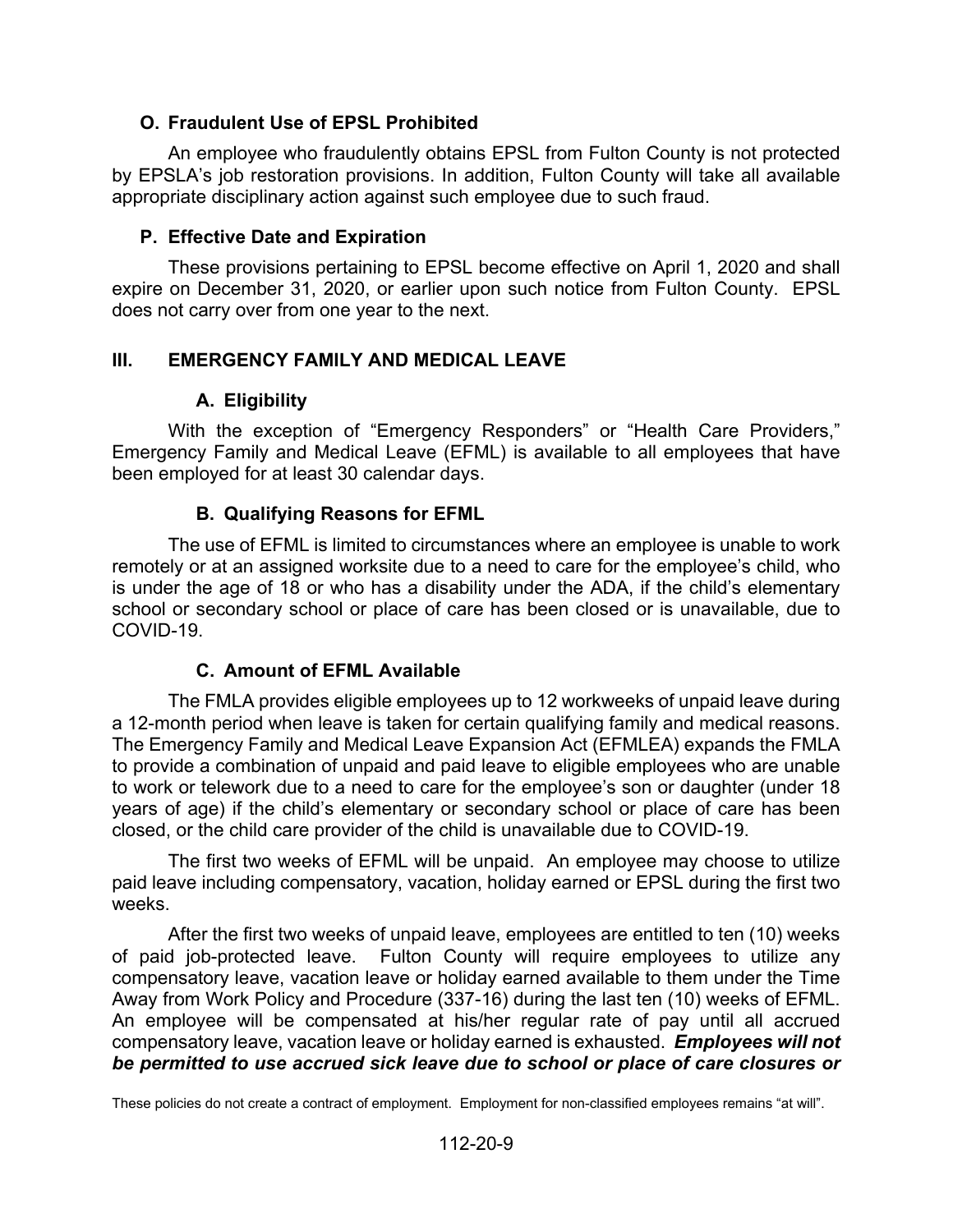### *child care provider unavailability for COVID-19 related reasons.*

Once an employee exhausts all accrued compensatory leave, vacation leave or holiday earned, the employee will continue to be paid for each subsequent week of emergency family and medical leave taken in an amount equal to 2/3 of the employee's regular rate of pay as determined under the Fair Labor Standards Act (FLSA) and based on the number of hours the employee would otherwise be normally scheduled to work, up to \$200 per workday and \$10,000 total.

For any employee whose schedule varies from week to week to such an extent that Fulton County is unable to determine with certainty the number of hours the employee would have worked if the employee had not taken EFML, the employee will be paid based on the average number of hours the employee was scheduled per day over the six (6) month period ending on the date on which the employee takes such leave, including hours for which the employee took leave of any type. Nonetheless, paid EFML will be capped at \$200 a day and \$10,000 total.

*An employee may not take more than a total of TWELVE (12) workweeks of leave under the FMLA, including under the Emergency Family and Medical Leave Expansion Act, during a 12-month period.* EFML is not available when an employee has exhausted FMLA leave during the applicable 12-month period.An employee who has taken some, but not all twelve (12) workweeks of EFML by December 31, 2020, may take the remaining portion of FMLA leave for other FMLA qualifying reasons, as long as the total time taken does not exceed 12 workweeks in the applicable 12-month period. EFML is available only until December 31, 2020; after that, employees may only take FMLA leave.

## **D. Intermittent or Reduced Schedule Leave**

Emergency Family and Medical Leave may be taken intermittently or on a reduced schedule basis in accordance with Fulton County's Family and Medical Leave (FMLA) Policy and Procedure (104-16).

## **E. Requesting EFML**

The provisions of Fulton County's Family and Medical Leave (FMLA) Policy and Procedure (104-16), including all notice and certification requirements, apply to all requests for leave under the Emergency Family and Medical Leave Expansion Act. Employees may request EFML through the County's third party FMLA administrator, Sedgwick, at 888-436-9530 or via the company's employee portal at timeoff.sedgwick.com. Employees using paid leave while on EFML are subject to County policies governing use of paid leave and must comply with normal departmental call-in procedures for reporting absences from work.

## **IV. MANDATORY FACE COVERINGS**

To the extent practical, each employee who is present in the workplace will be required to wear a face covering that covers his or her mouth and nose when in direct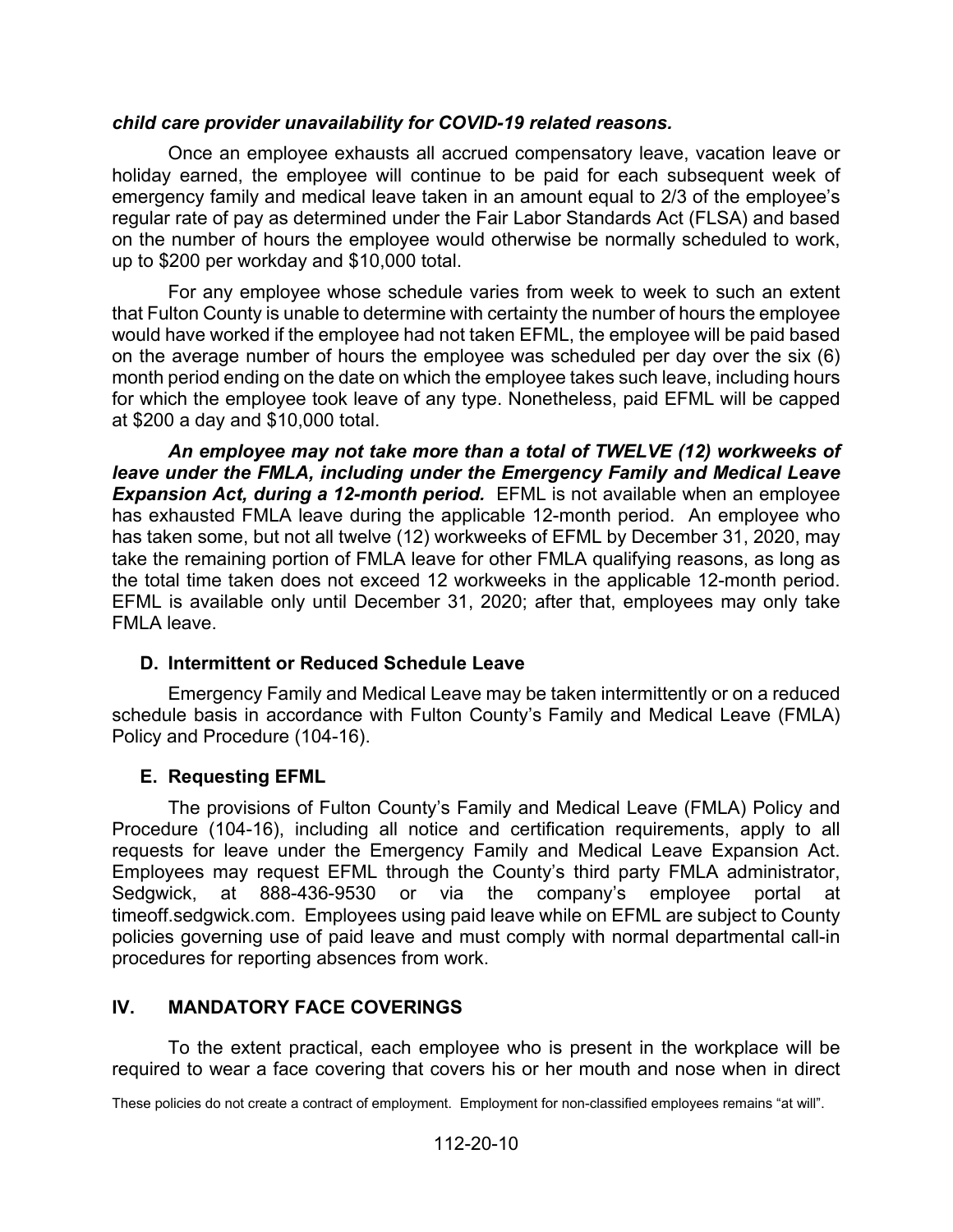contact (*i.e.*, six feet or less) with customers, members of the public or other employees. Face coverings include, but are not limited to, cloth material (e.g. homemade sewn, quick cut, bandana), surgical masks, N-95 respirators, and face shields.

Fulton County will provide, at its expense, such face coverings to employees; however, employees will be permitted to wear their own face covering at work, including homemade face coverings, so long as it meets some basic safety criteria:

- Coverings should fit snuggly to the face and not be loose.
- Materials should be short or secured to not cause an entanglement problem with equipment or machinery.
- Coverings must nor obstruct the employee's vision.
- Coverings must not impair the functionality of other required Personal Protective Equipment (PPE).

Face coverings in the following condition are not acceptable and should be discarded:

- Coverings that no longer cover the nose and mouth.
- Coverings that have stretched out or damaged ties or straps.
- Coverings that cannot stay on the face.
- Covering that have holes or tears in the fabric.

Employees who are unable to wear face coverings due to a disability or personal religious beliefs should investigate options for accommodation under the Americans with Disabilities Act (the "ADA") and/or Title VII of the Civil Rights Act of 1964 ("Title VII) by contacting the Department of Diversity & Civil Rights Compliance (DCRC) at (404) 612- 7305. *Managers and supervisors are prohibited from requesting or requiring medical or other documentation directly from an employee who is unable to wear a face covering due to a medical or other health condition that prevents such usage.*

For purposes of this procedure only, the workplace consists of all Fulton County owned or leased enclosed buildings, including loading docks, stairwells, parking garages; all outdoor property of any Fulton County owned or leased enclosed buildings; and any Fulton County owned, leased or operated motorized vehicles or motorized equipment. Security checkpoints may require the lowering of face coverings to verify identification and/or for temperature checks.

#### **V. Disciplinary Action**

Appointing Authorities, department heads, managers and supervisors play a crucial role in protecting the health, safety, and well-being of employees during the public health emergency related to COVID-19. Appointing Authorities, department heads, managers and supervisors should address employees who fail to meet safety expectations as set forth in Fulton County's Reopening Guidance and/or other standards and policies promptly and appropriately.

These policies do not create a contract of employment. Employment for non-classified employees remains "at will". Employees who violate the provisions of this Policy and Procedure and/or the other safety protocols and standards issued by Fulton County to address the COVID-19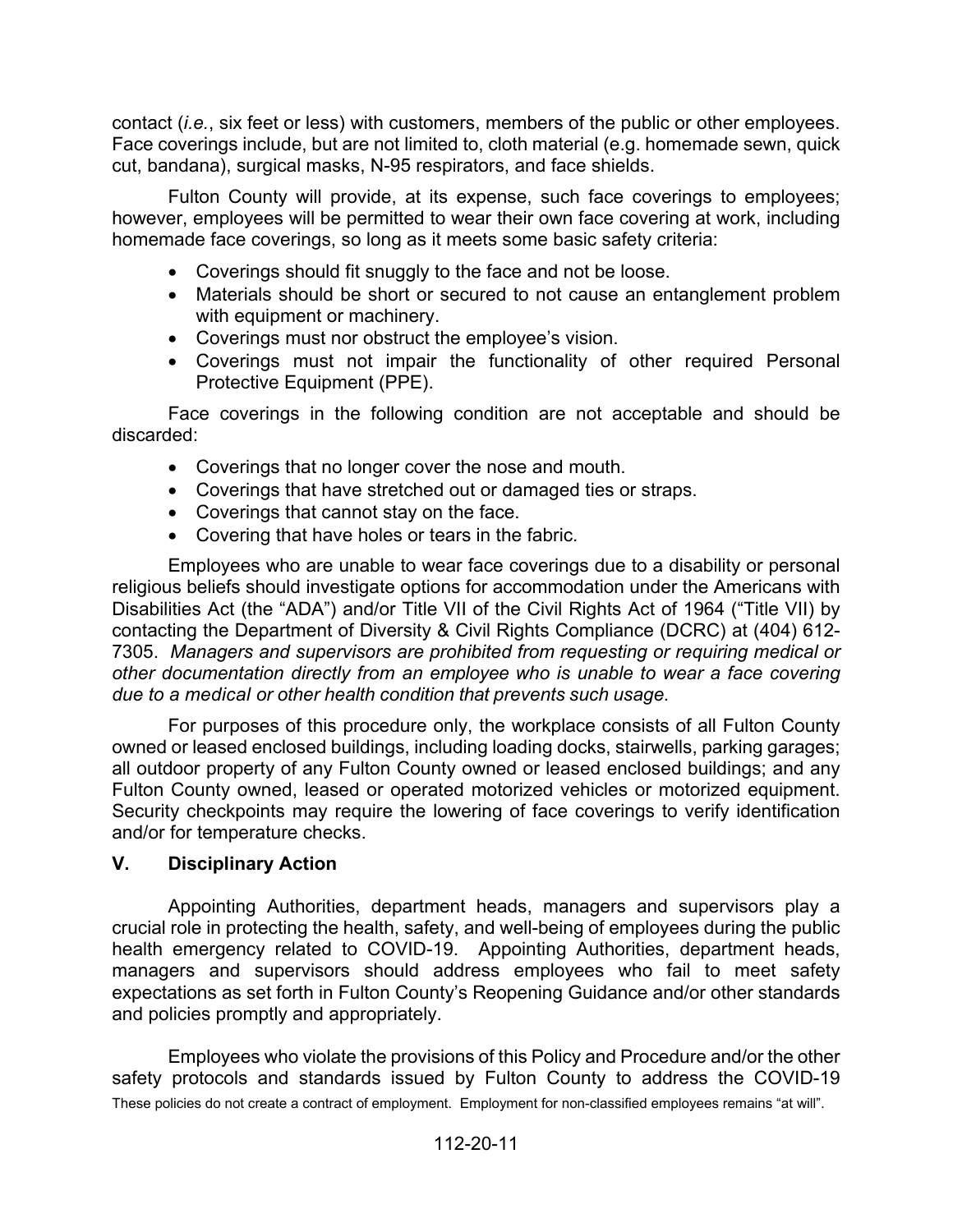pandemic shall be disciplined in accordance with the guidelines set forth in Fulton County's Discipline for Classified Employees Policy and Procedure (305-16), as follows:

- Failure to wear face coverings when in direct contact with others, to maintain social distancing in the workplace and/or to participate in cleaning/disinfecting protocols including frequent hand washing throughout the day shall be a violation of the Discipline for Classified Employees Policy and Procedure, Article 2, B.
- Reporting to work when an employee knows (or ought to know) that he or she is experiencing or exhibiting any of the symptoms associated with COVID-19 shall be a violation of the Discipline for Classified Employees Policy and Procedure, Article 2, B.
- Failure to complete COVID-19 testing as directed by Fulton County shall be a violation of the Discipline for Classified Employees Policy and Procedure, Article 2, B.
- Failure to report exposure to a person who has tested positive for COVID-19, symptoms of COVID-19 or positive COVID-19 test results or who provide false or misleading statements about their exposure, symptoms or test results shall be a violation of the Discipline for Classified Employees Policy and Procedure, Article 7, A.
- Failure to comply with Georgia Department of Public Health Isolation Protocol or the directives of his or her health care provider before returning to work, including, but not limited to, directives regarding the length of time to selfisolate/quarantine and follow-up testing shall be a violation of the Discipline for Classified Employees Policy and Procedure, Article 2, B.
- Failure or refusal to report to work at an employee's designated worksite during the pandemic shall be a violation of the Discipline for Classified Employees Policy and Procedure, Article 1.
- Failure or refusal to report for a reassignment as approved by the Appointing Authority and County Manager shall be a violation of the Discipline for Classified Employees Policy and Procedure, Article 11, A.
- Failure to report to work following an employee's mandated isolation or quarantine period without adequate justification shall be a violation of the Discipline for Classified Employees Policy and Procedure, Article 1.
- Action by a manager or supervisor which instructs, causes or requires a direct report or other subordinate employee to disregard, ignore or violate this Policy and Procedure and/or any of the other safety protocols and standards issued